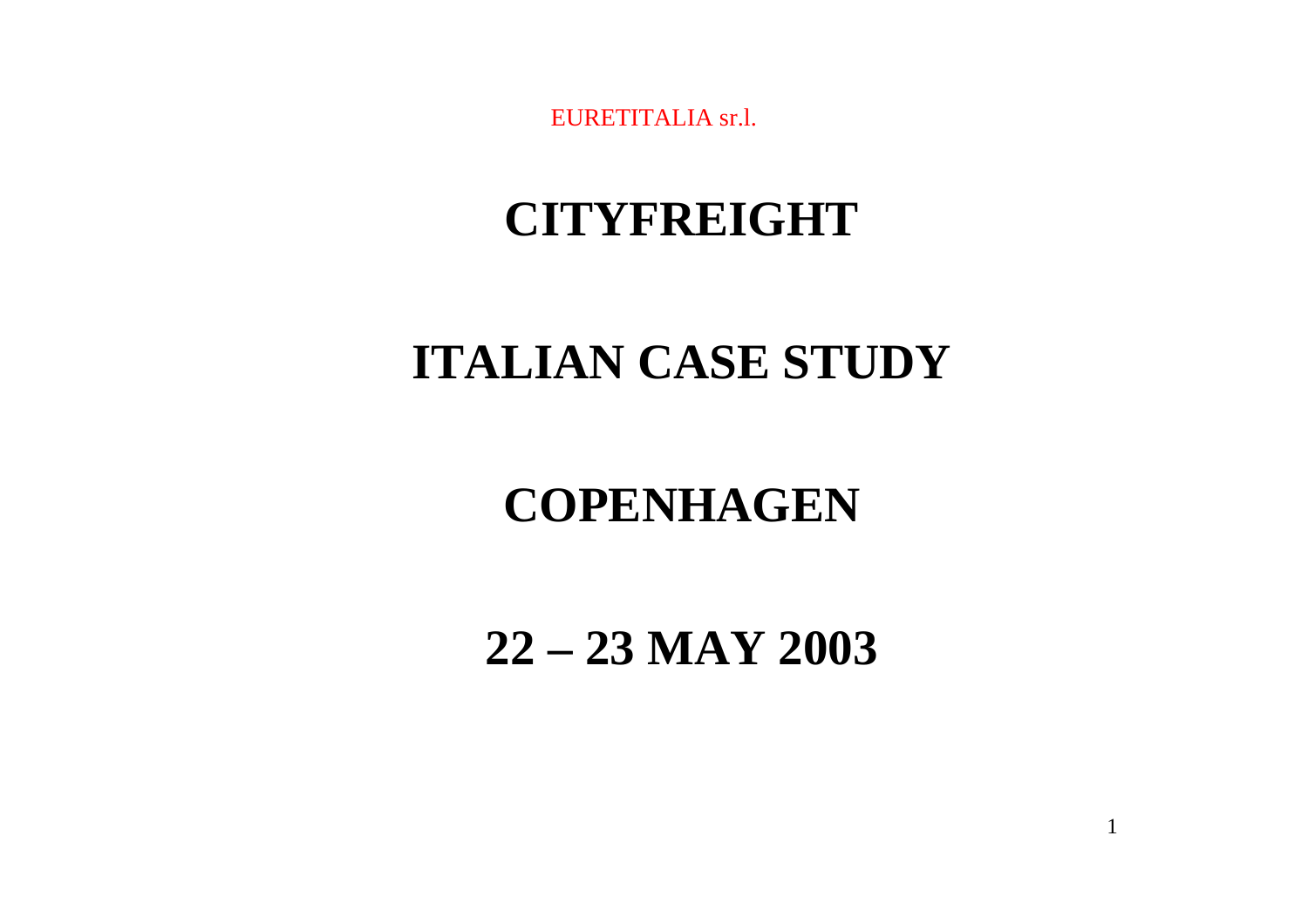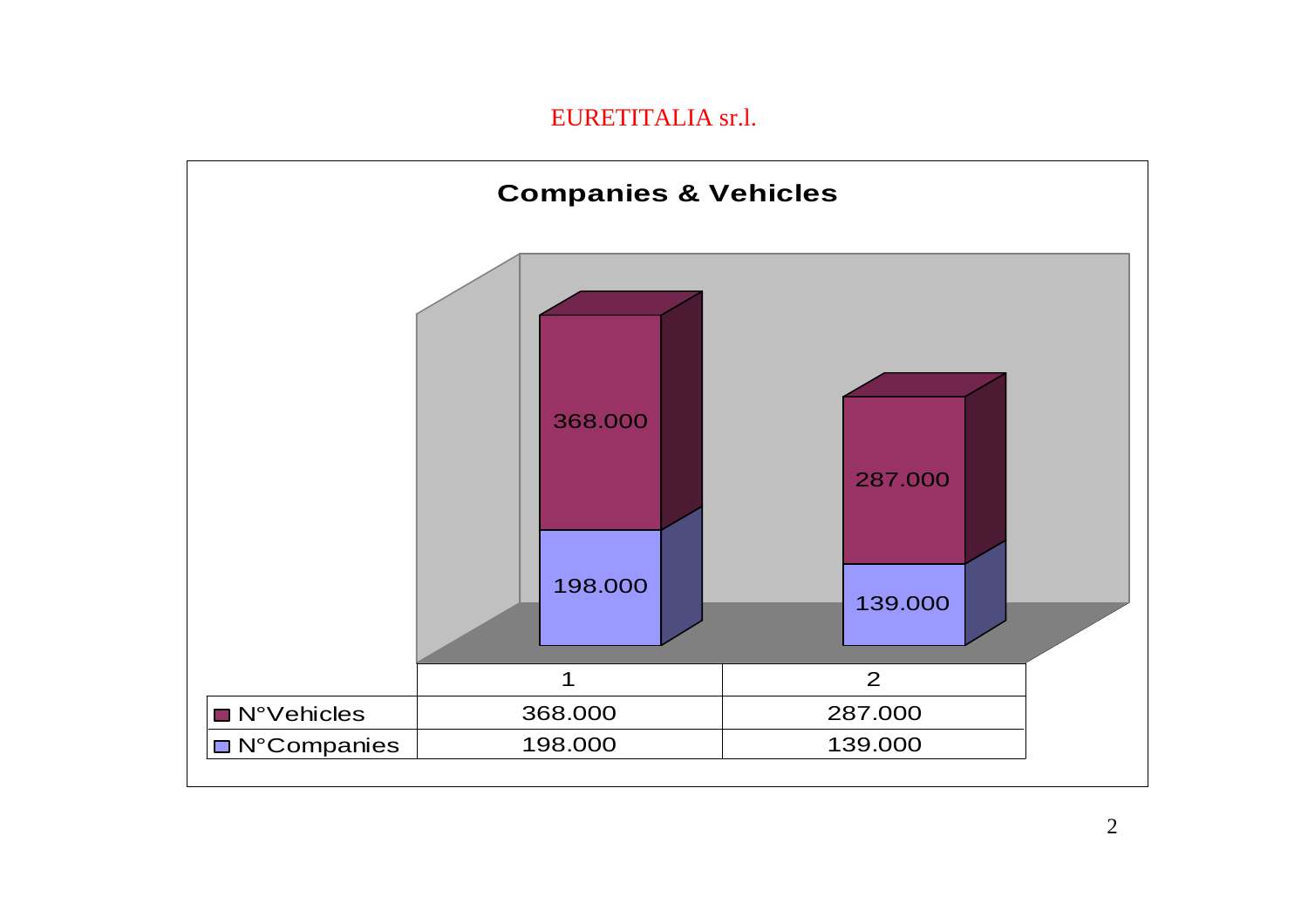- **In Italy the urban freight transport is monopolised by the road private transport, mainly using vehicles below 3500 Kg.**
- **Characteristics are:**
	- **Direct dependency from the commercial structure of the town;**
	- **High specialisation of the commodities transported and the vehicle used;**
	- **Extreme fragmentation of the spatial flows;**
	- **High level of empty travels (no merchandise up to 70% of return trips for up to 100% of enterprises);**
	- **Impossible estimation of the delivery time**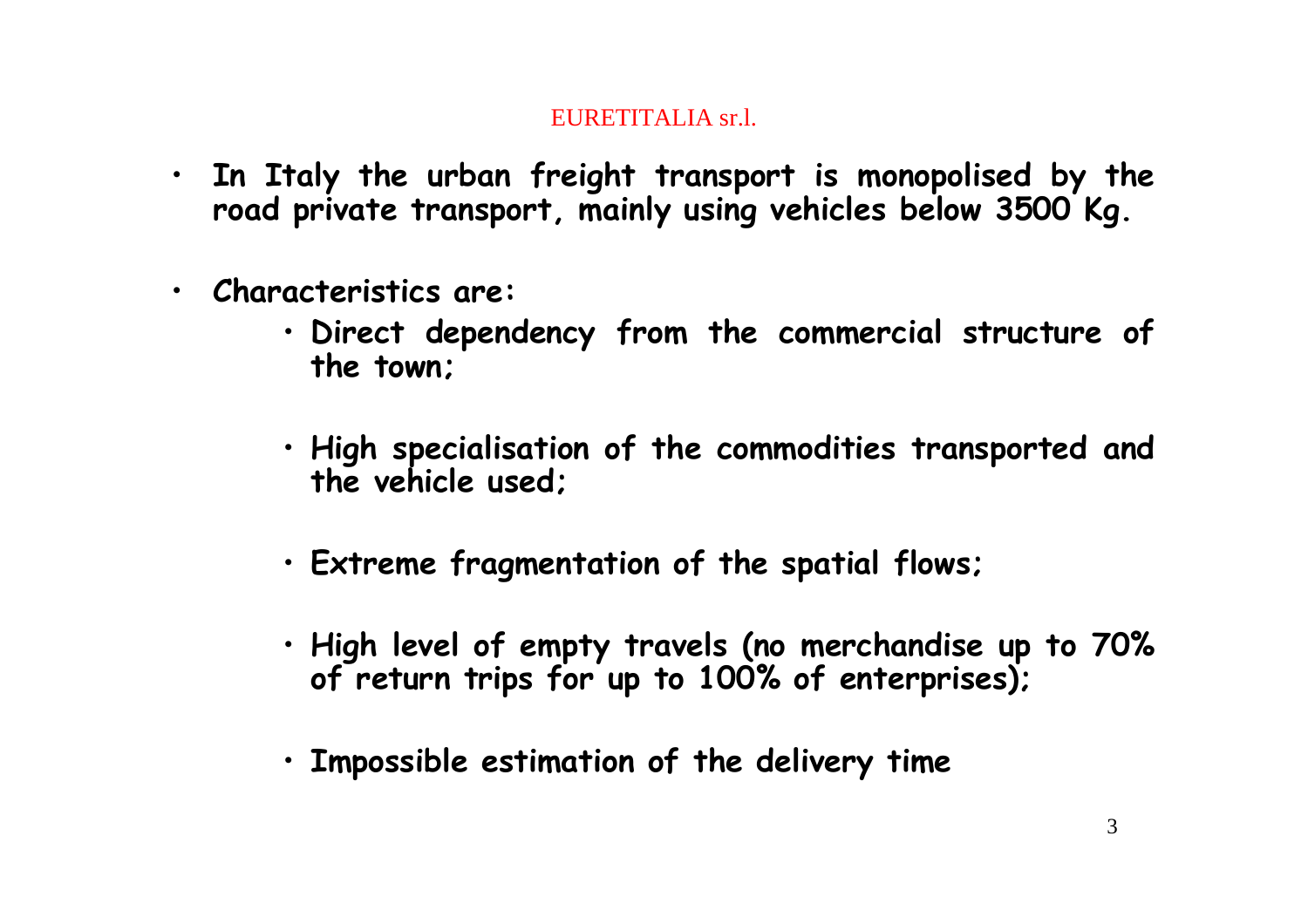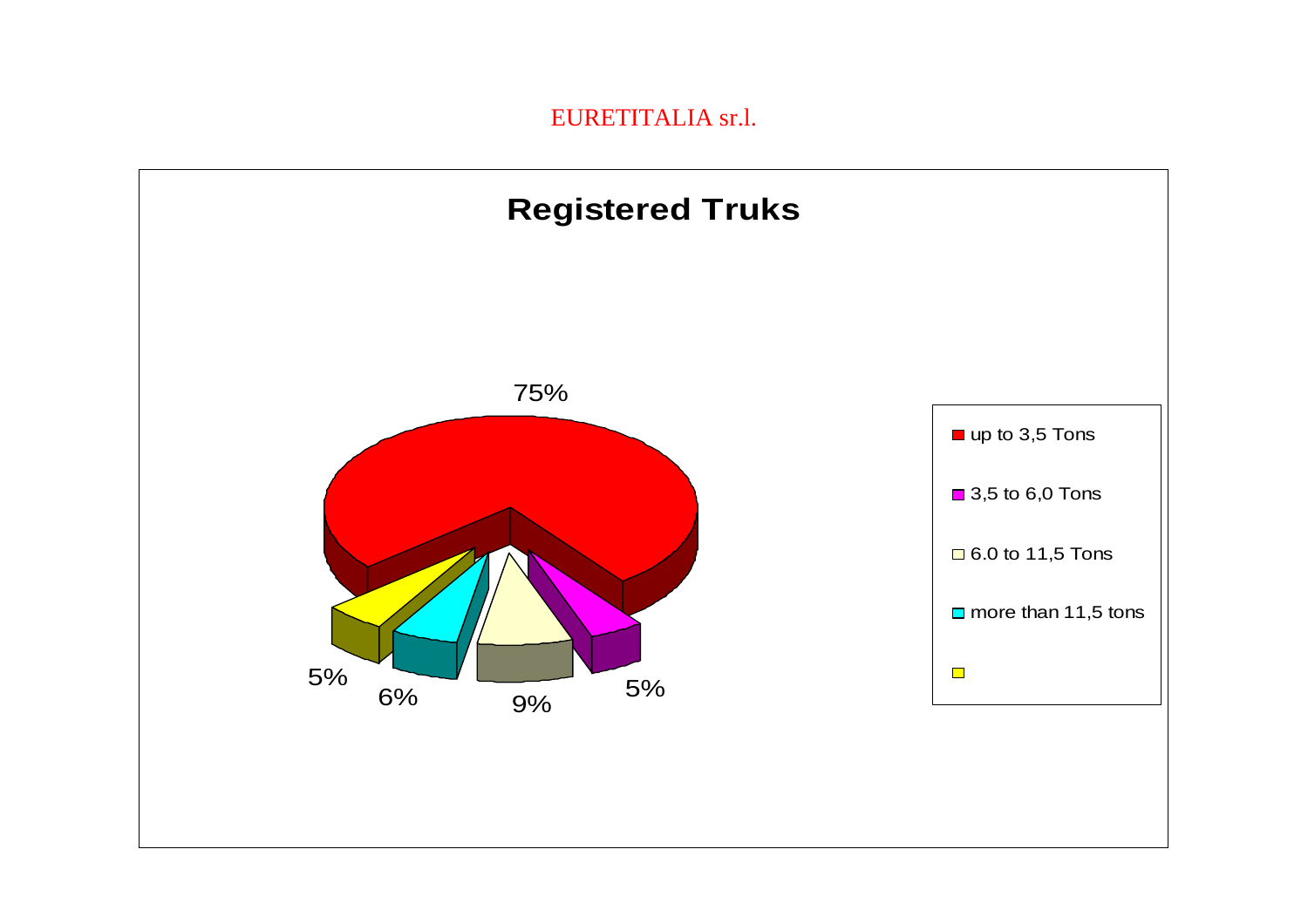- **Those elements are also affecting the Logistics of freight transport and the physical location of hubs and freight centres:** 
	- **The fleet is adapting to the demand increasing the number of large / long distance vehicles and small / urban-interurban trucks);**
	- **"Just in time delivery" imposed the relocation of hubs (now logistic platforms) from the urban centres to peripheral areas close to transport infrastructures(ports, airports, intermodal terminals);**
	- **In the same locations, transport companies affected by reduced profits on transport are organising themselves in logistic services providers (consolidation of loads, packaging, labelling);**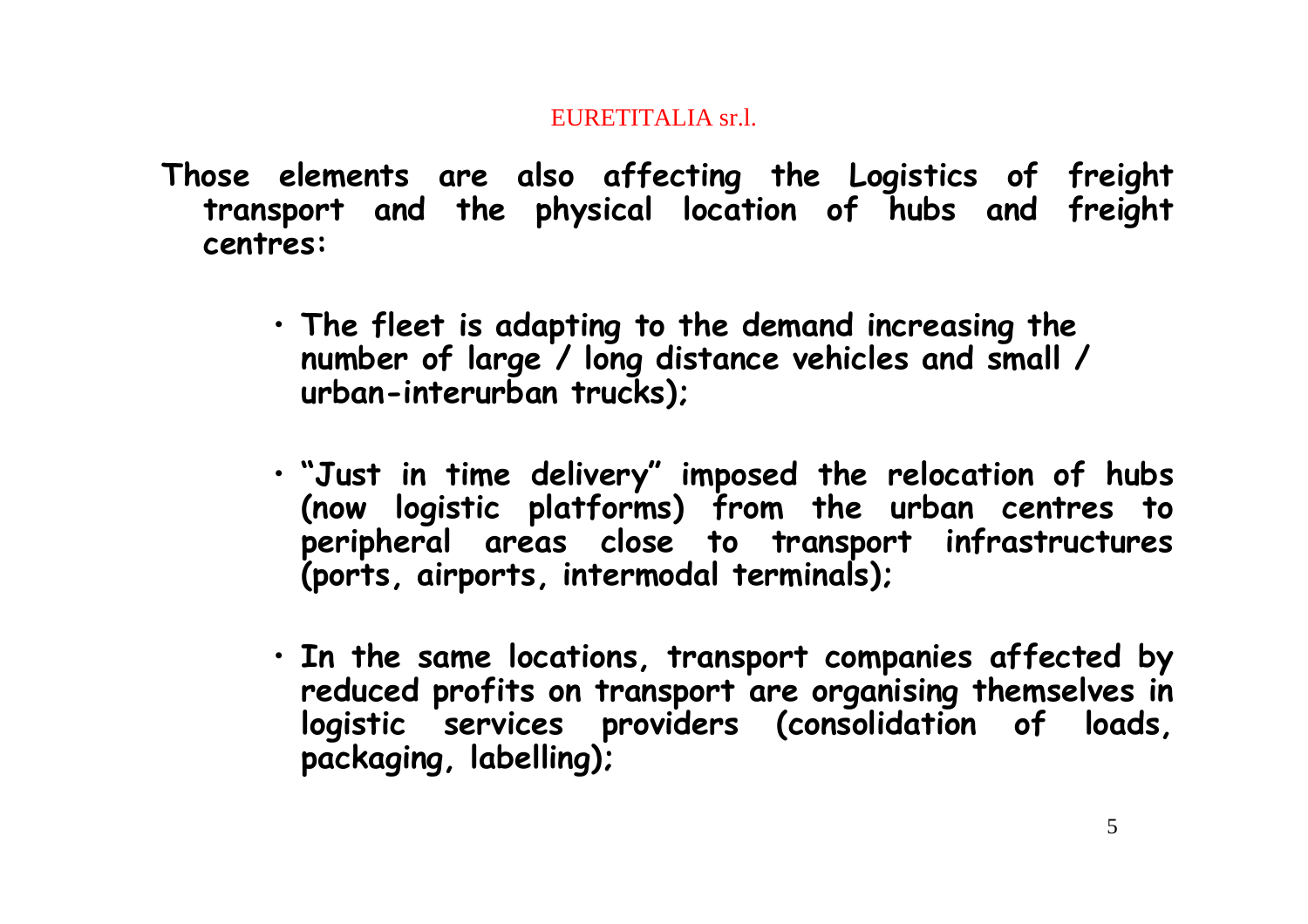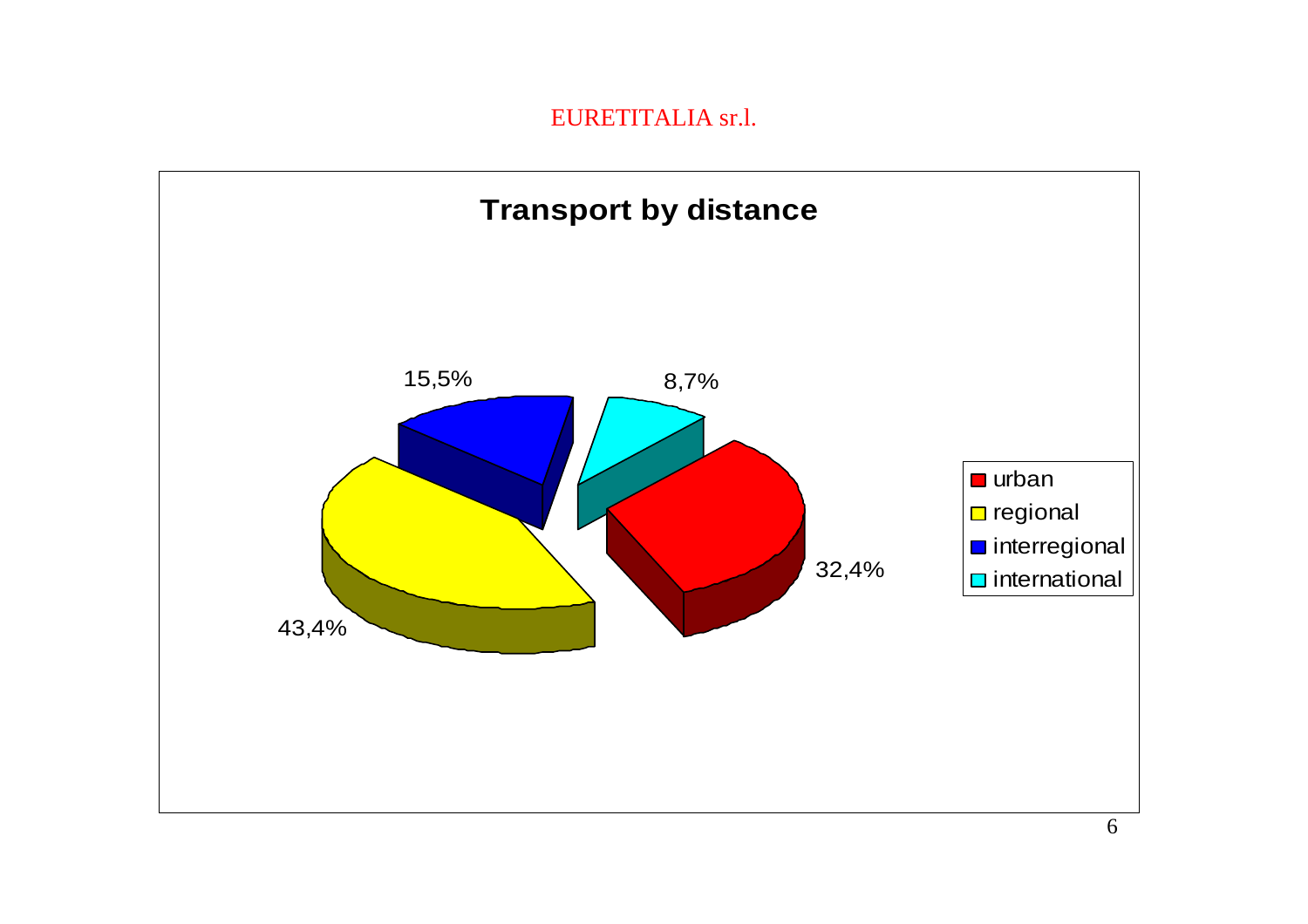**Which are the Italian Regions / Macro areas affected ?** 

- **In the Area of Milan there is the demand of relocating outside the town 3 hubs (Smistamento FS, Rogoredo, Porta Romana). But a large presence of privately owned & managed hubs has not been considered yet. Additionally the hub of Segrate remain unused.**
- **The area of Rome requires a re-balancing of the infrastructures between north (missing) and south (existing). The role of the Fiumicino airport hub has to be clarified. The same apply for the hubs in the south area of Pomezia, Latina, Gaeta.**
- **The area of Napoli with the hub of Interporto Campano needs a improvement of the connections between the airport, the railway and the intermodal centre.**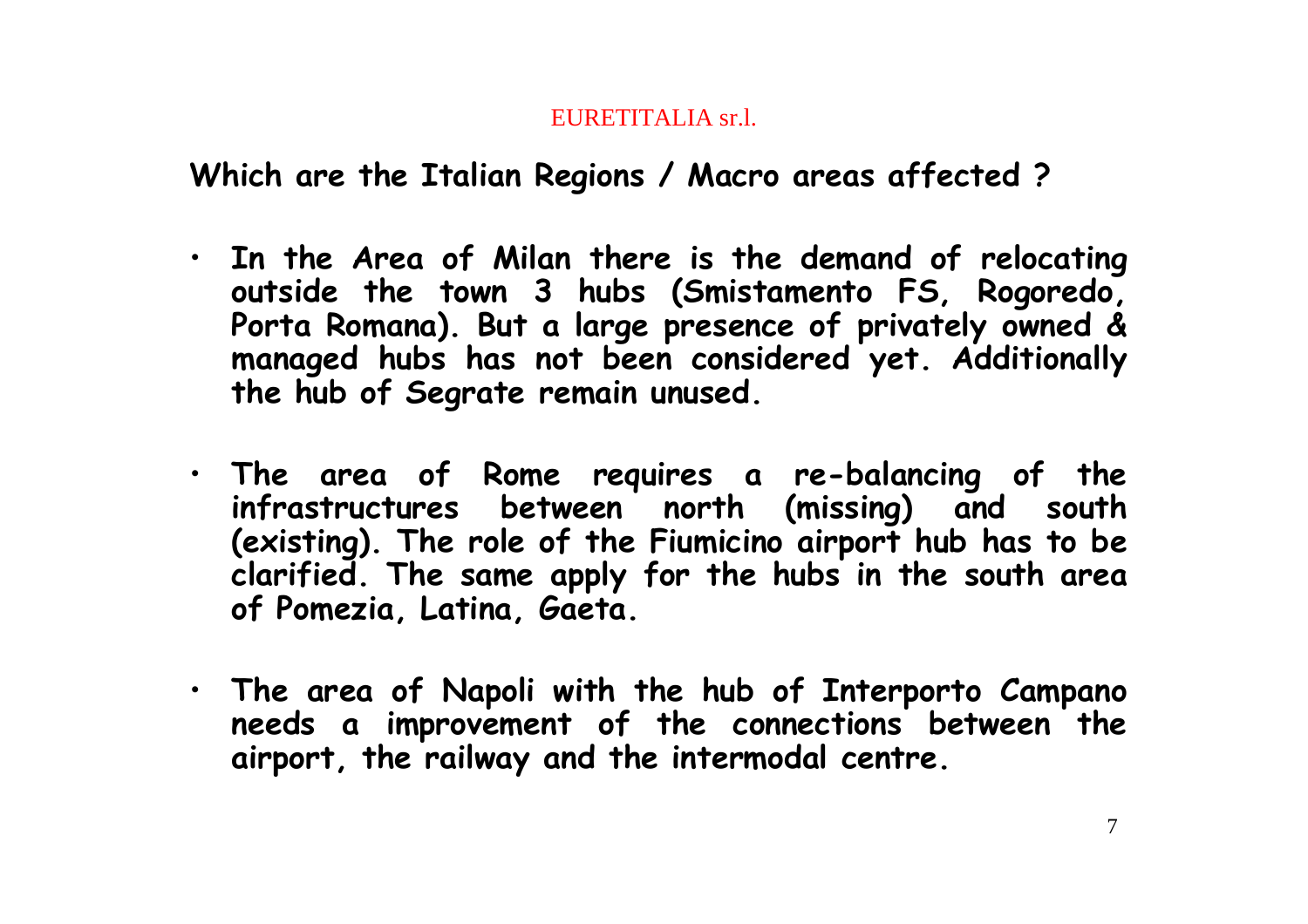**Which are the Reference Data needed for a the preparation of management plans for urban freight transport ?:**

- **Demographic data including housing and industrial development trends**
- **Economic data including import-export;**
- **Traffic flows data & dynamics of distribution flows(O/D matrices and by product groups)**
- **Transport operators data set (fleets composition, costs, etc.)**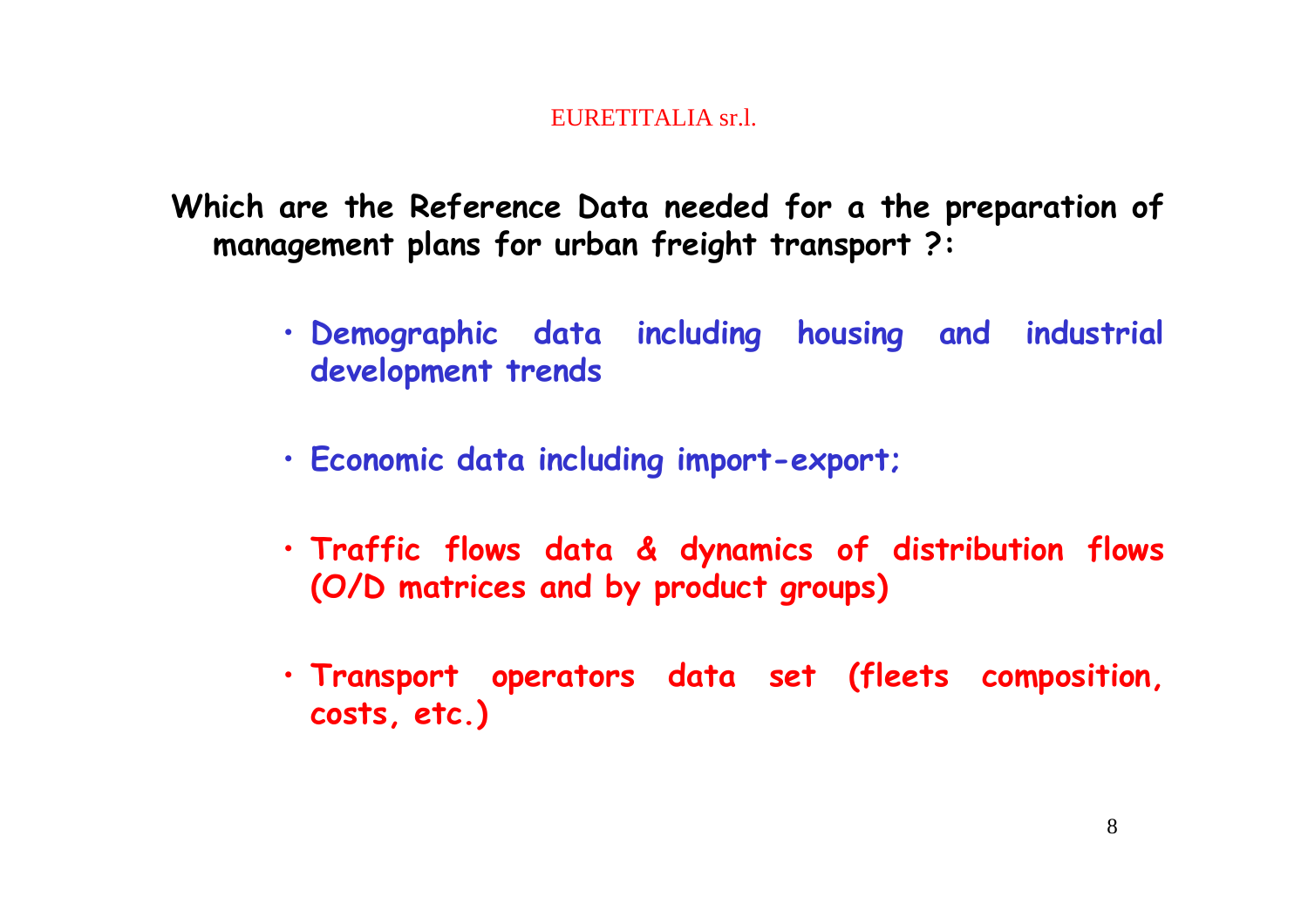**What is the role of the Public Administration:In Italy the Central and local P.A. can act throughthe following Plans:**

**P.G.T. (1999 National Transport Plan)**

**P.R.T.(Regional Transport plans)**

**P.U.T. (Urban & inter-urban level Traffic Plans)**

**Piano Urbano della Mobilità.(Urban Mobility Plan)**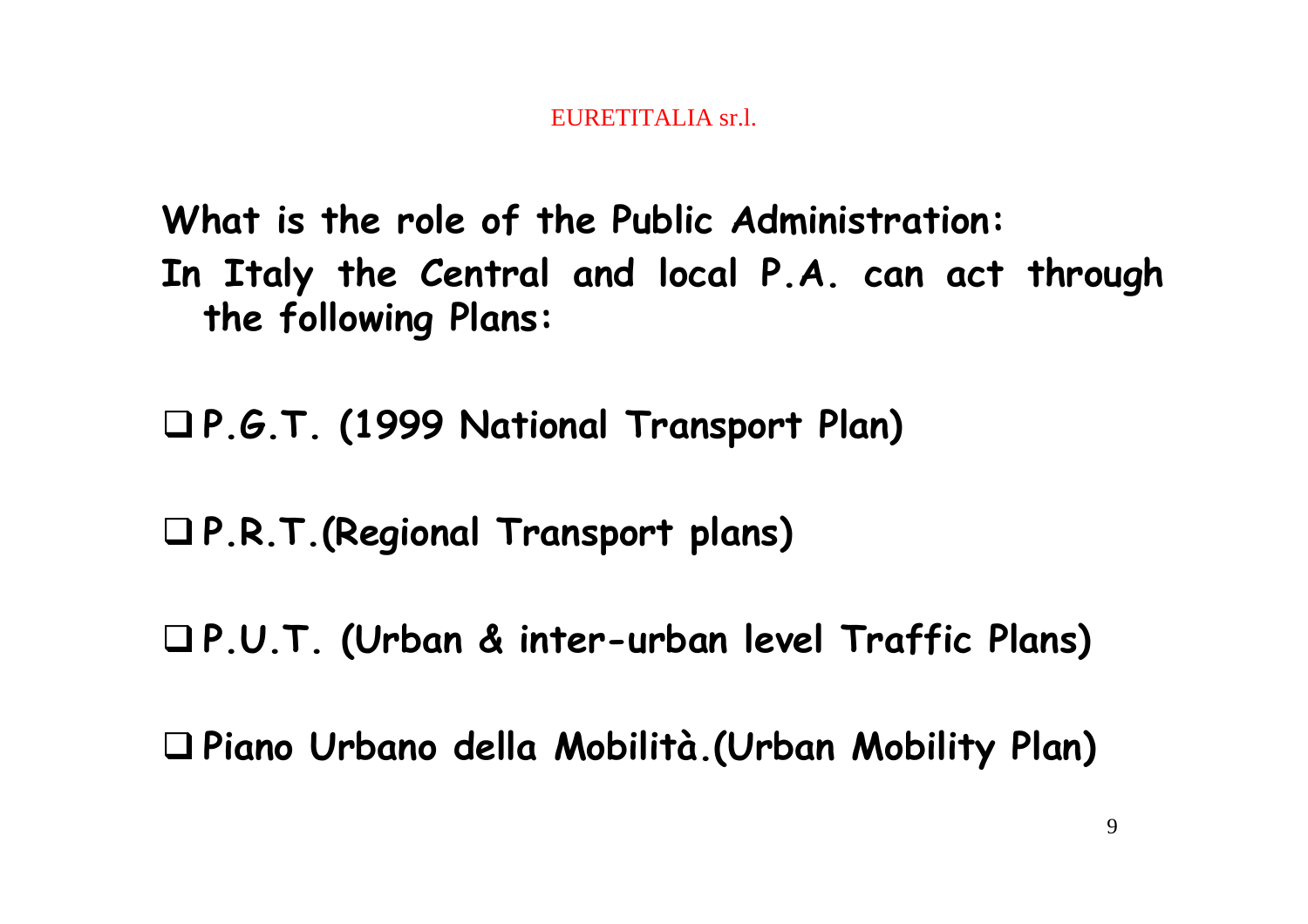- **Which are the Italian Towns proposing specific solutions ?**
- **A number of towns are approaching the problem of**  traffic congestion linked to the freight delivery, **adopting the planning instruments and mainly enforcing traffic restriction policies.**
- **Several actions have been implemented in the frame of specific EC research projects (Bologna, Parma, Genoa, Florence, etc. ).**
- 10- **Additional policies are implemented with the support of national funded demonstrations ( Milan, Turin, Roma, Varese, etc. ).**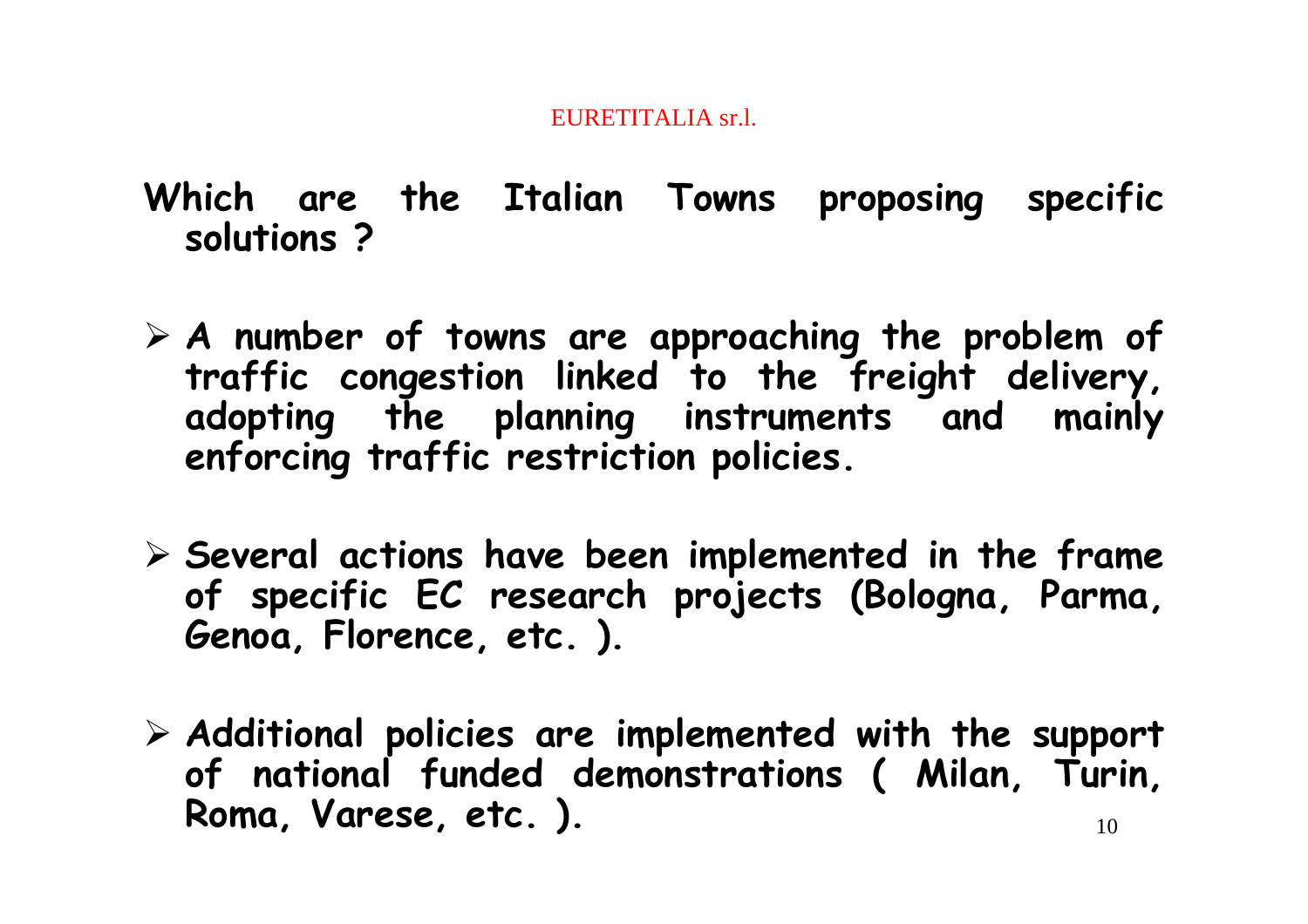In Torino, the company SITO just started to propose to the local public authorities a project for a "clean distribution system"in the town, implemented with electric vehicles incorporated into a public consortium for the management of deliveries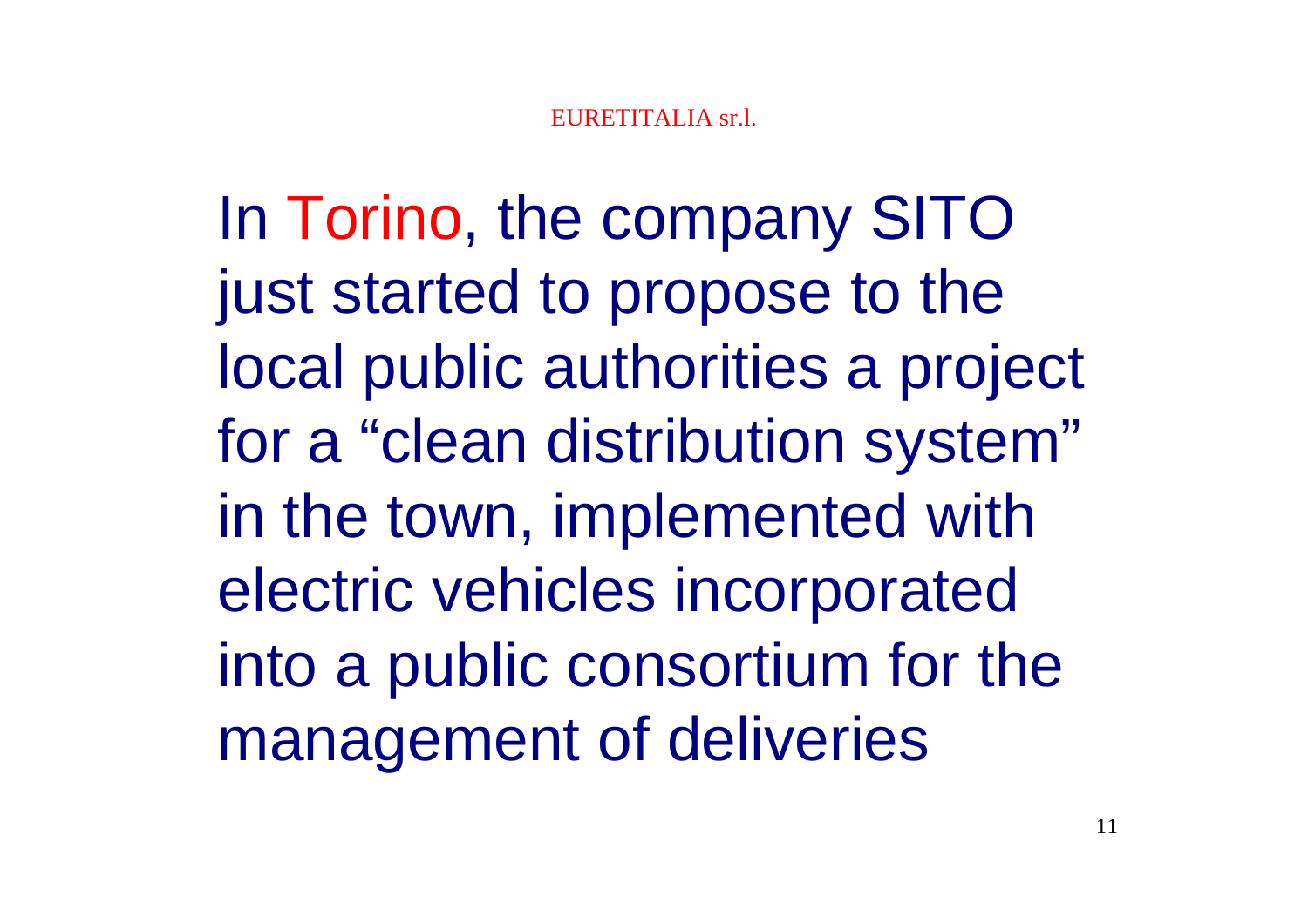In **Parma** a feasibility study is almost ready made by its company Infomobility Spa with the idea of implementing some "transit points" to concentrate the marchandises, close to the ring road and to deliver into the town with ecological friendly (electric) vehiclesOn May 17th the project should be

presented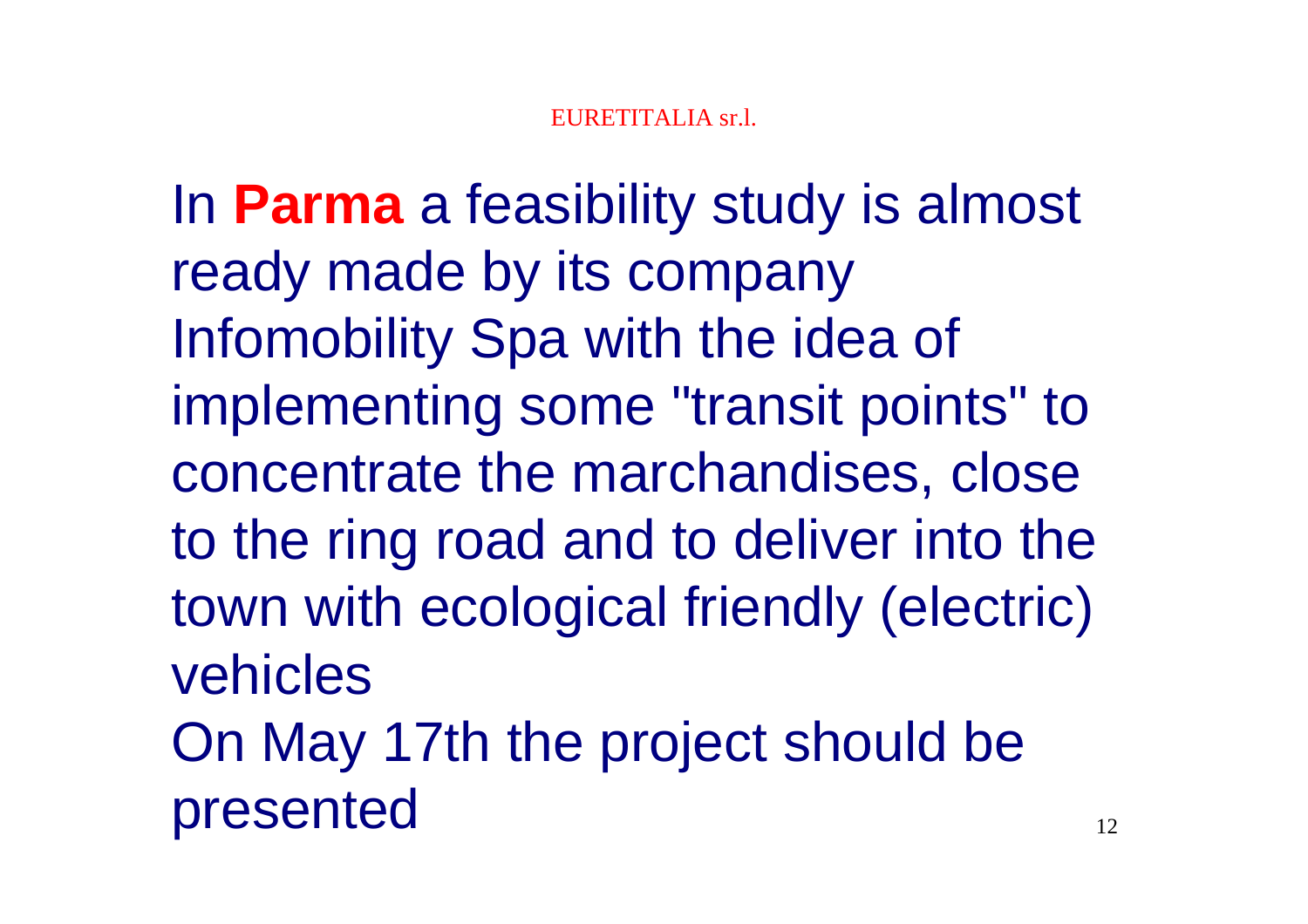In Firenze a study has just be presented for the delivery of freight with electric vehicles into the center of the city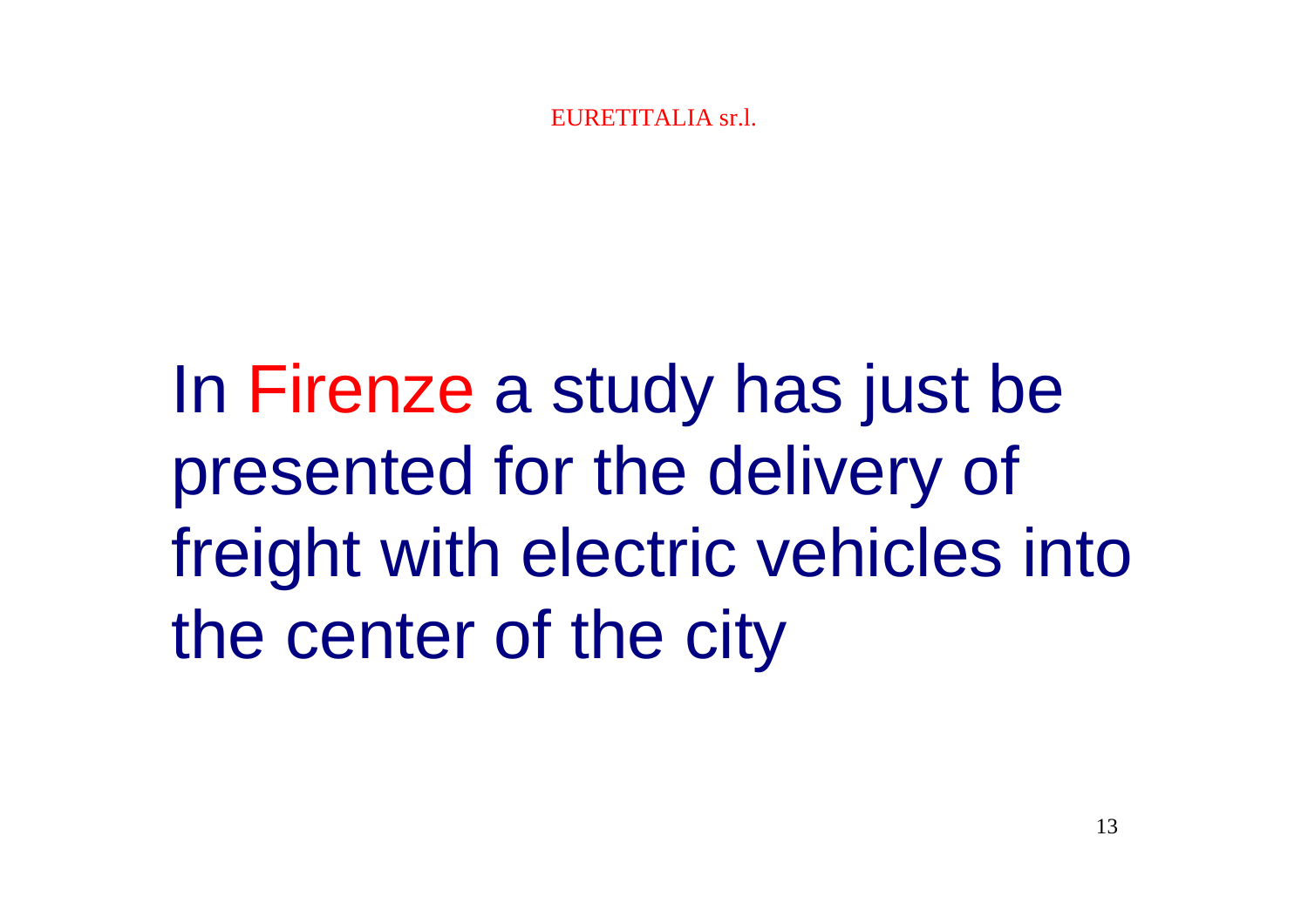In ROME, the idea is focussing on the river Tevere, where "Fluvialbus", would transport passengers and commodities every 15 minutes along a 35 km strip of the river, from the center of the town (Ponte Marconi) to the seaside (lido di Ostia)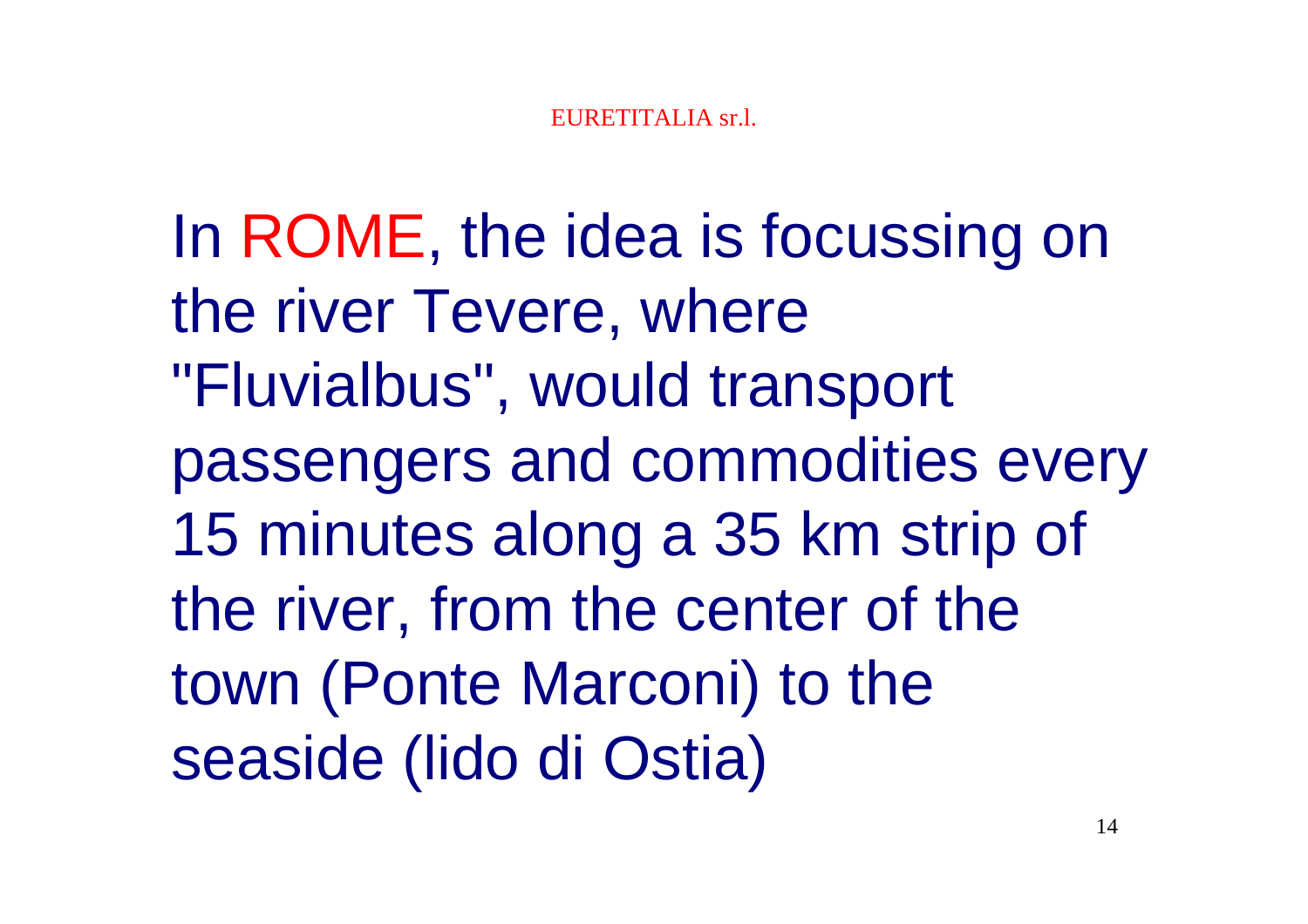The Municipality of Modena will provide economic incentives for the support of 2 projects devoted to the rationalisation of the freight transport in town and within the historical center.The idea is to involve the private sectors in order to have a bottom up solution coming form the end users (transport chain users)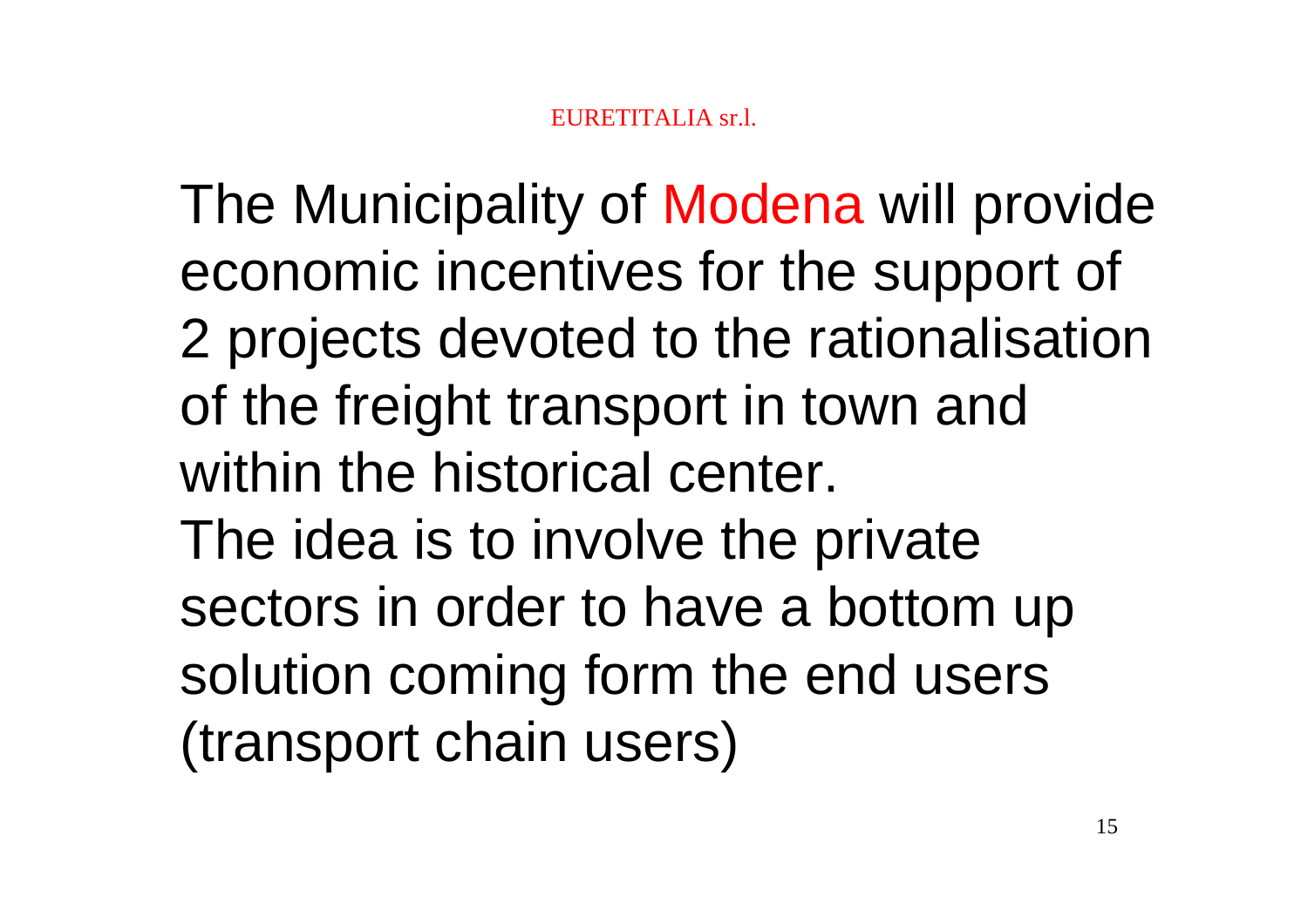**In BOLOGNA, a route planning approach has been selected witin an EC co-funded project to be installed within the participating deliverycompanies**

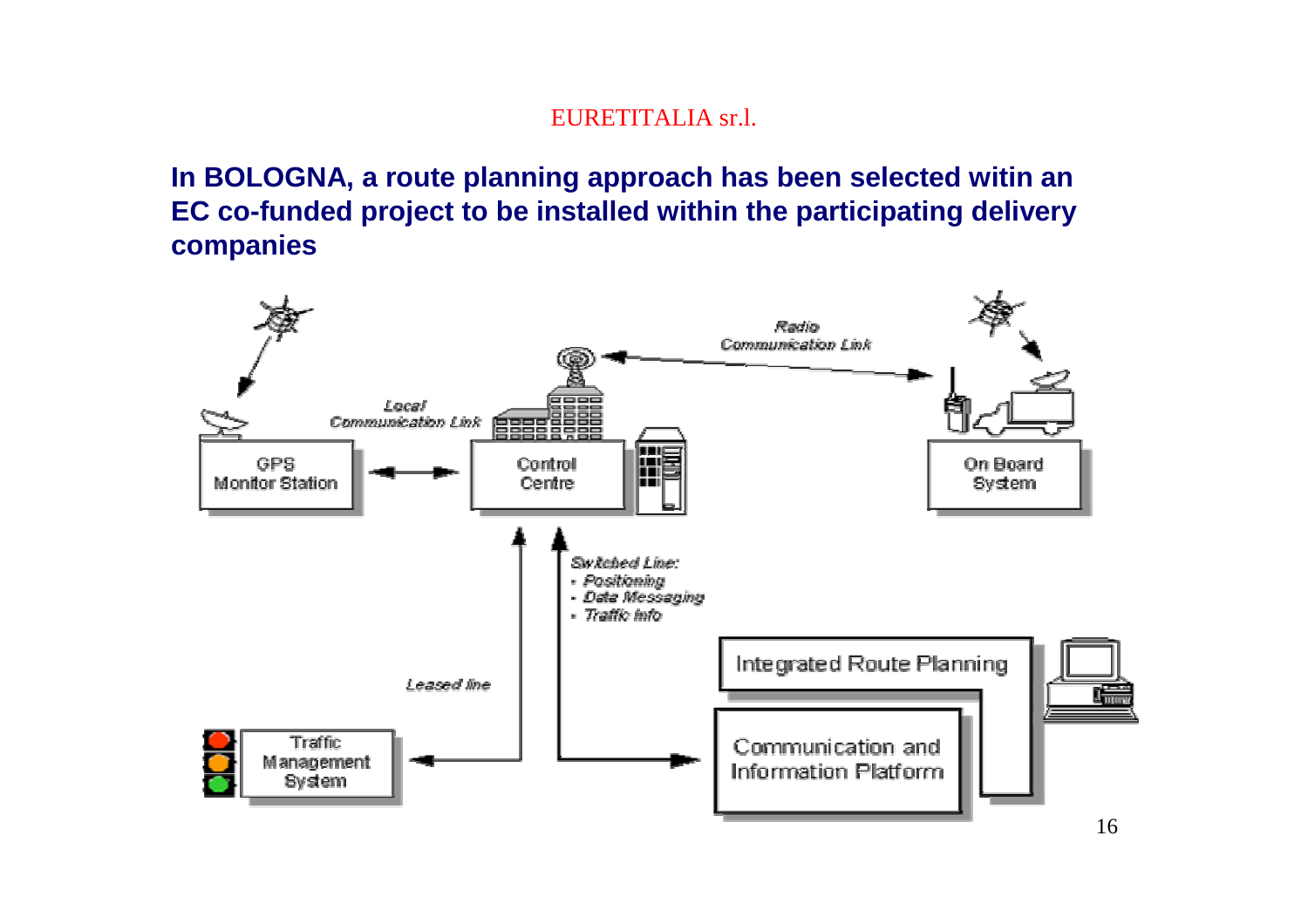**Which are the main actions adopted ?** 

- **To forbid the access to the centres of the cities,**
- **To allow the access but not the parking,**
- **To limit the access timing to the centres (Limited Traffic Zones)**

17 **To adopt pricing policies (proposed for freight).**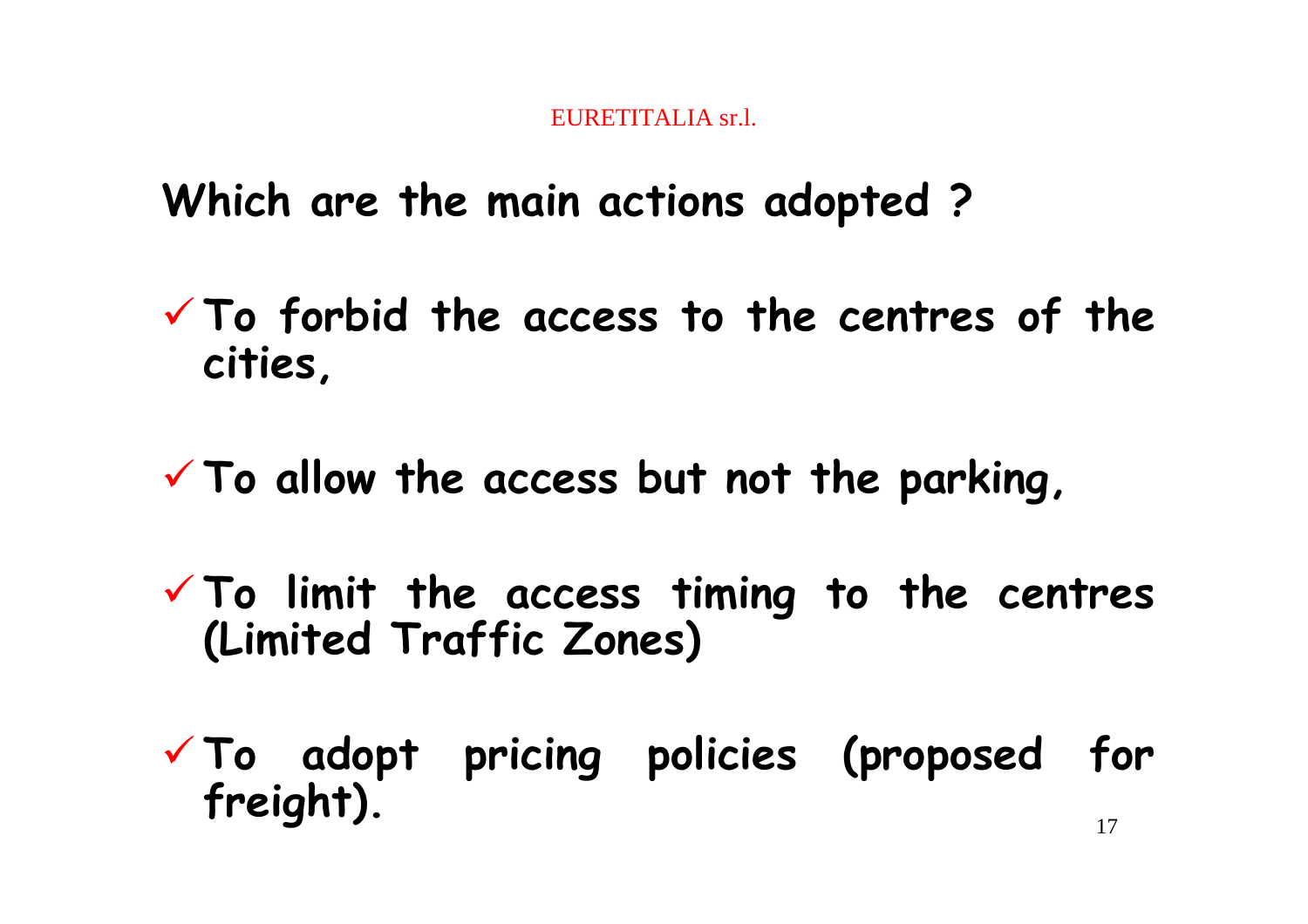**How to approach the problem within the CITYFREIGHT project ?** 

- o Survey the activities & policies already proposed or implemented in Italian Towns / Regions in order to **map the "state of the art" starting form on-going national & E.U. projects**
- o **To actively involve end-users identified within the same projects with the immediate objective of identifying common procedures & policies and a long term objective of establishing a national focal point for the Public Administration (as proposed in the National P.G.T.)**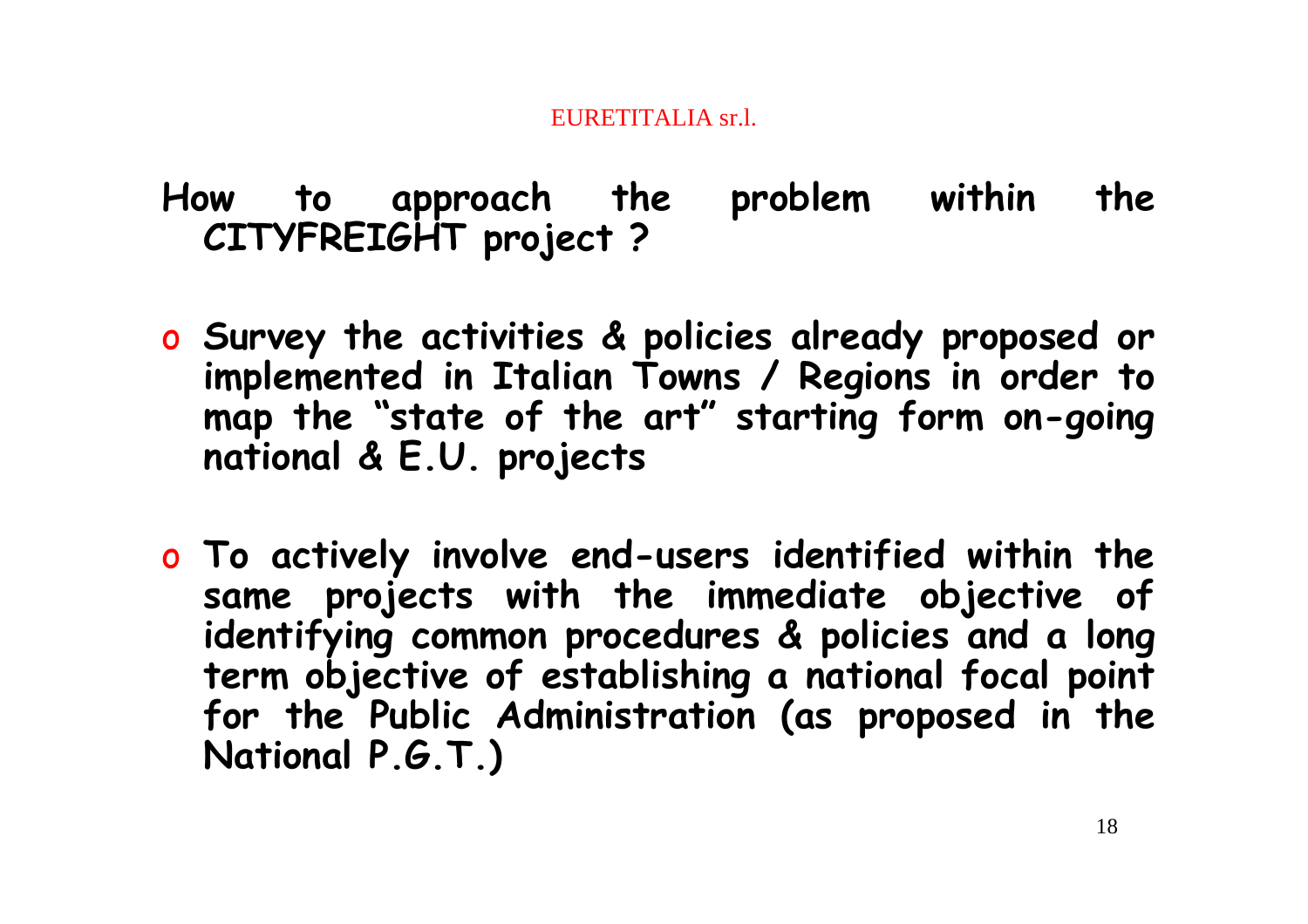#### COMPARATIVE SURVEY

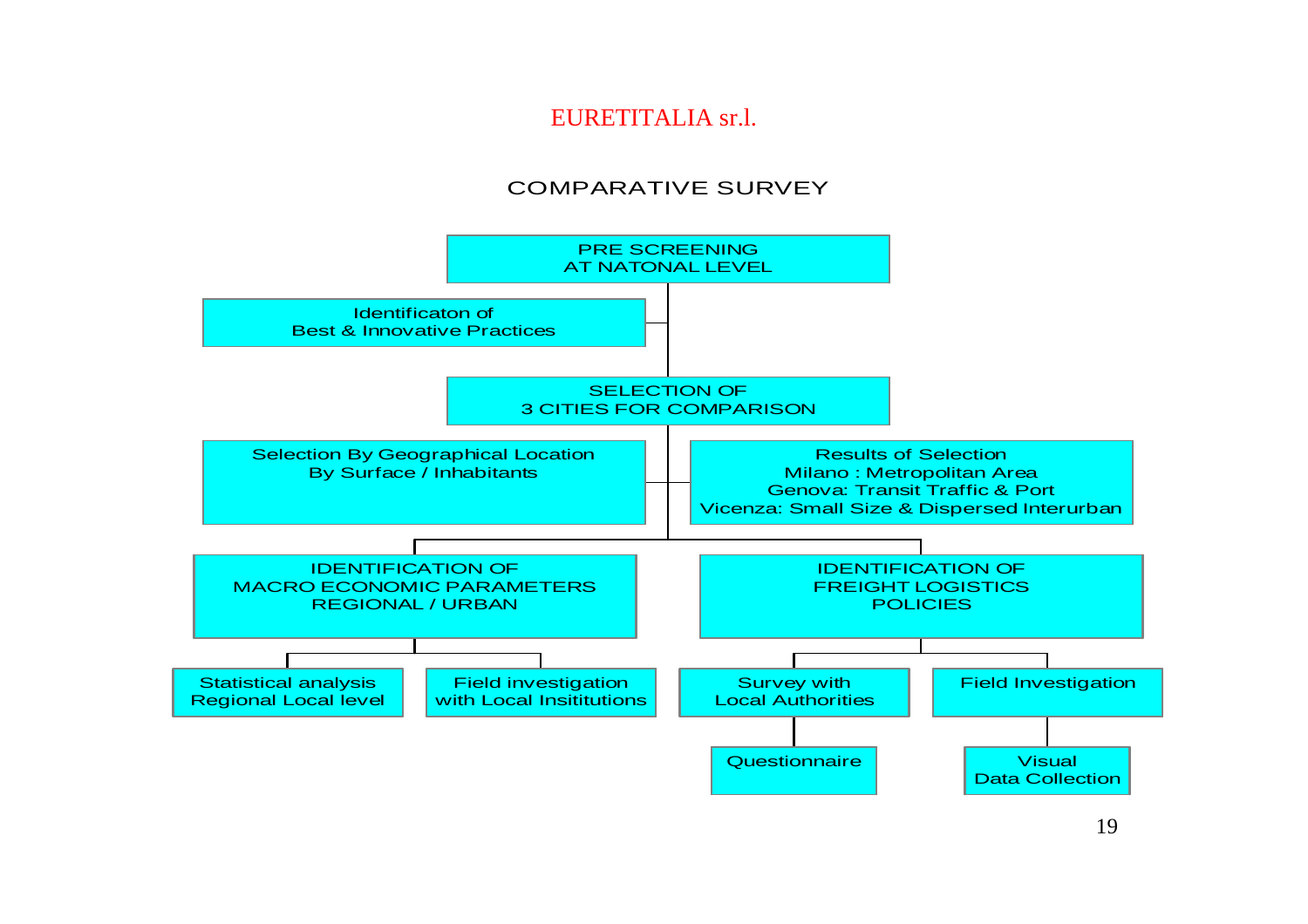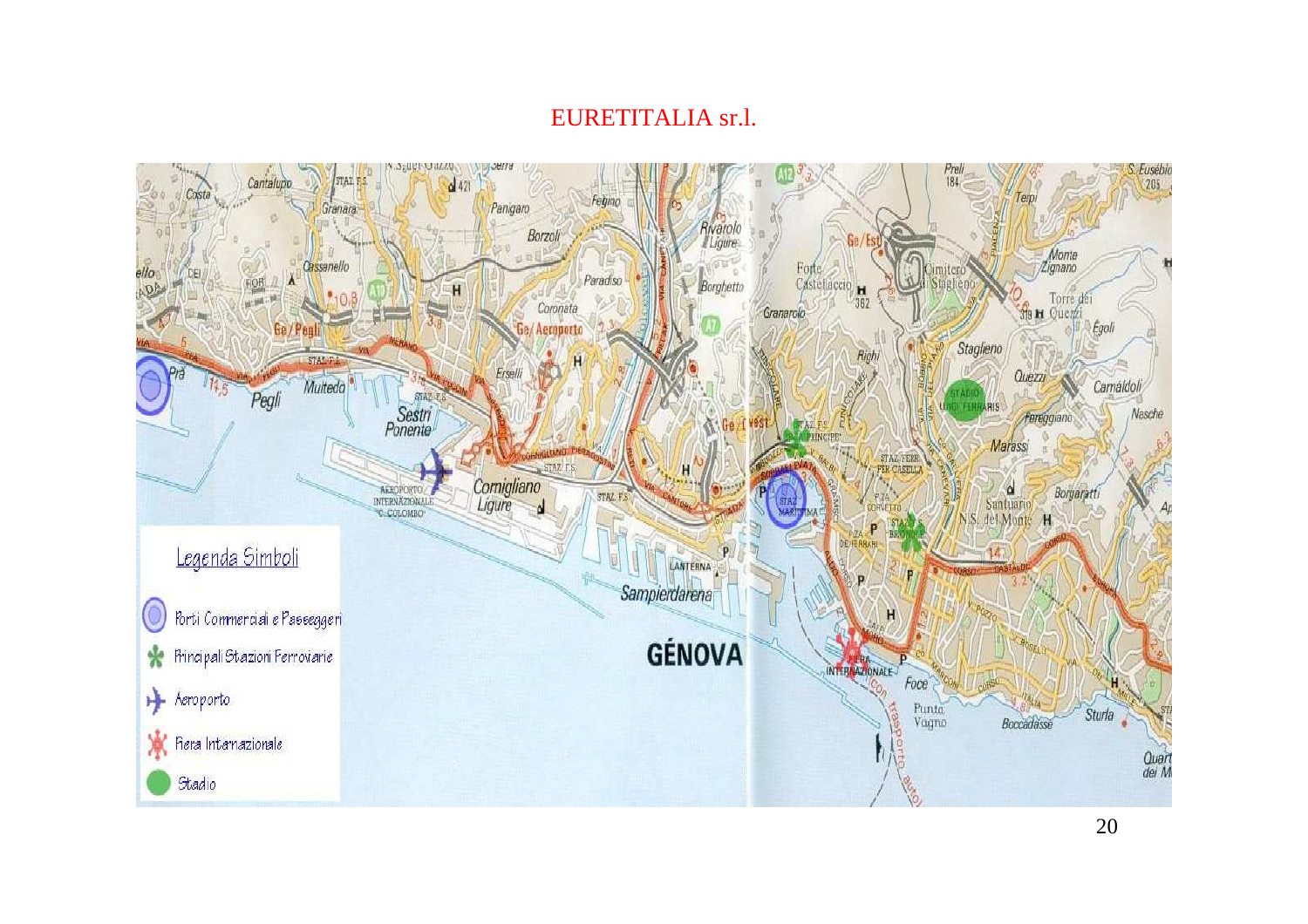In Genova, the project is funded by the Ministry of Environment with 1,5 Million euro.

A central areas has been identified with 328 commercial outlets.

All the freight incoming to this experimental area, will be transported by a single delivery company selected with a tender.

The company will have to use a pre-identified freight platform close to the center and the vehicles will be environmental friendly (probably electric), with a computer aided delivery system.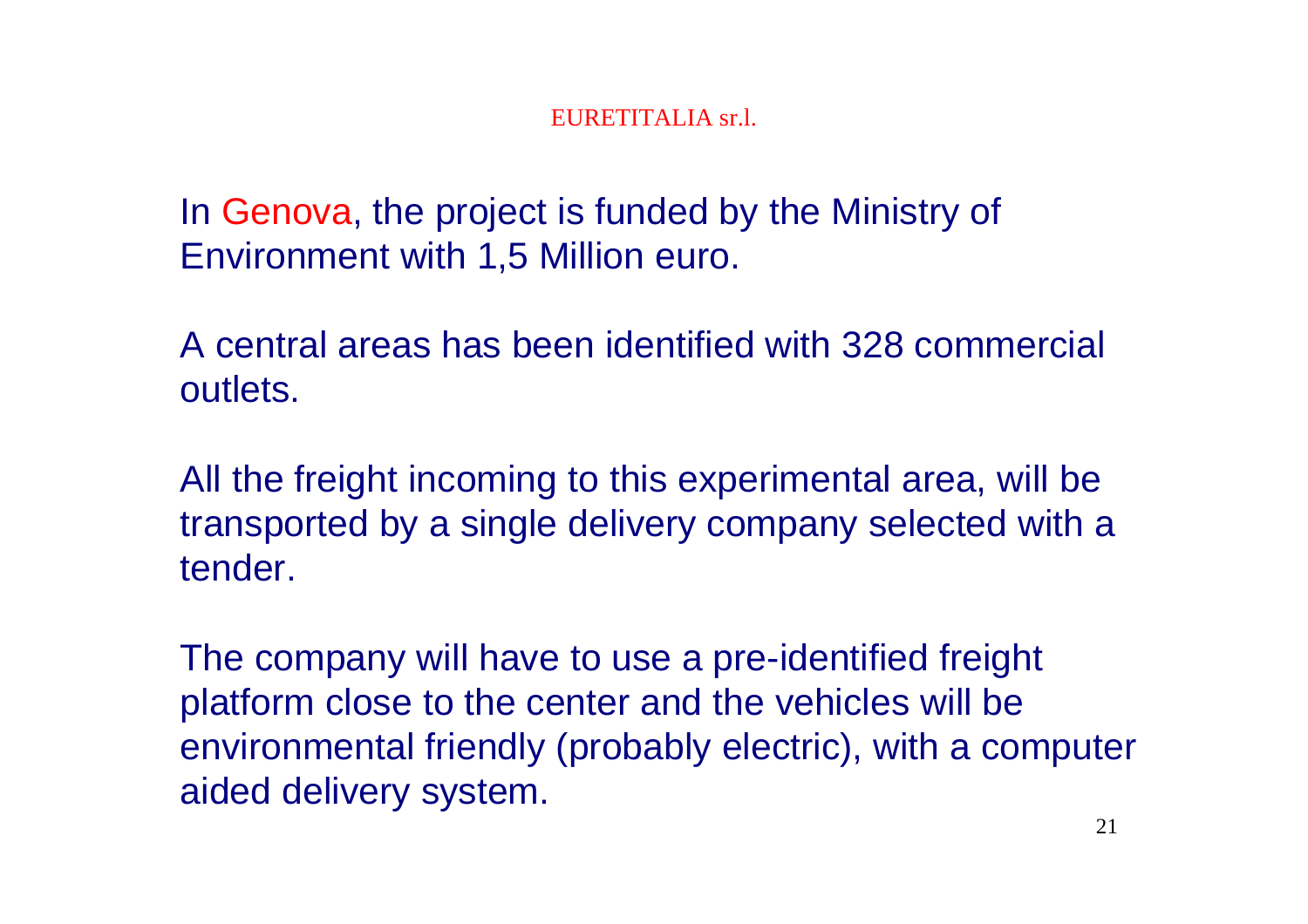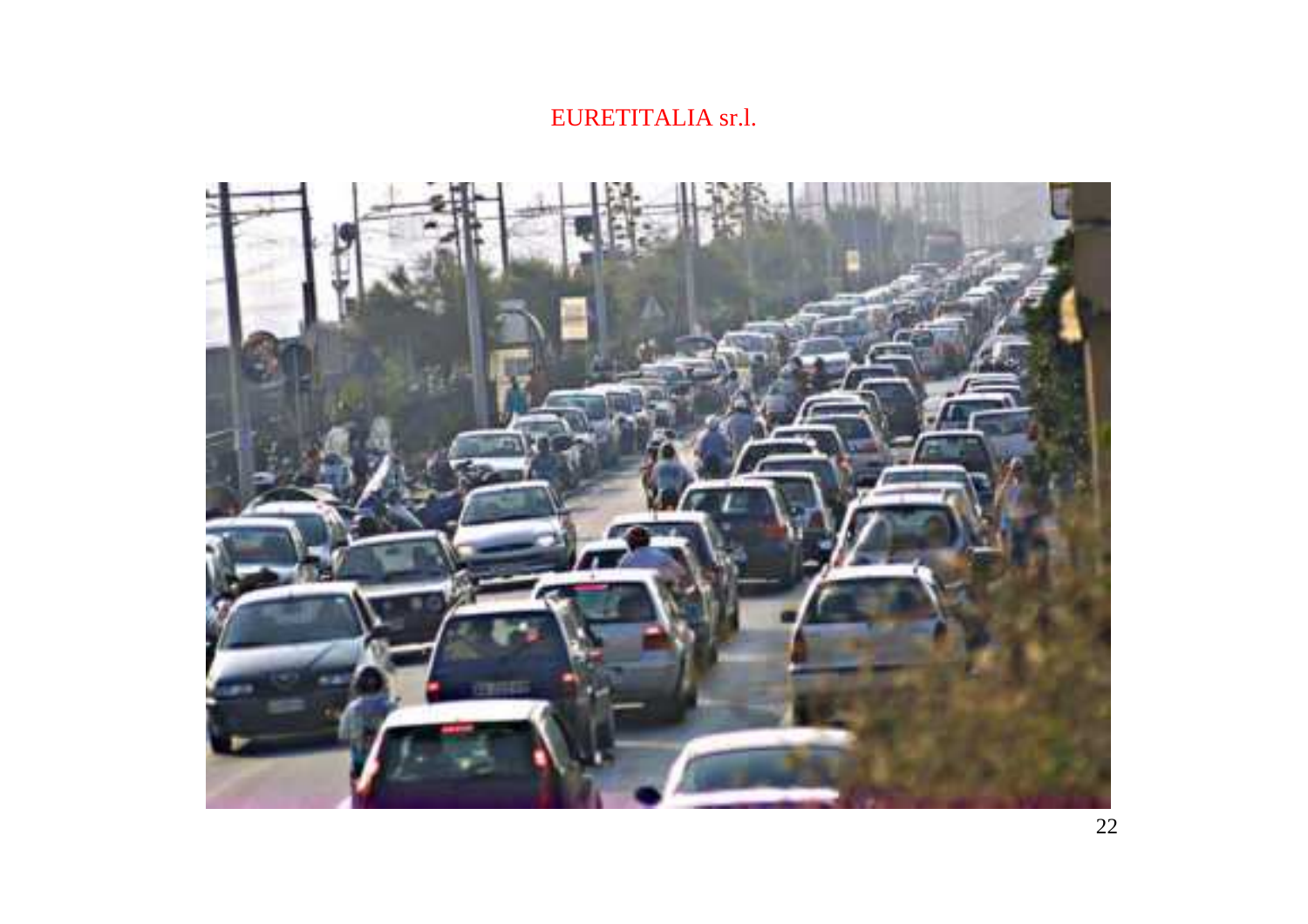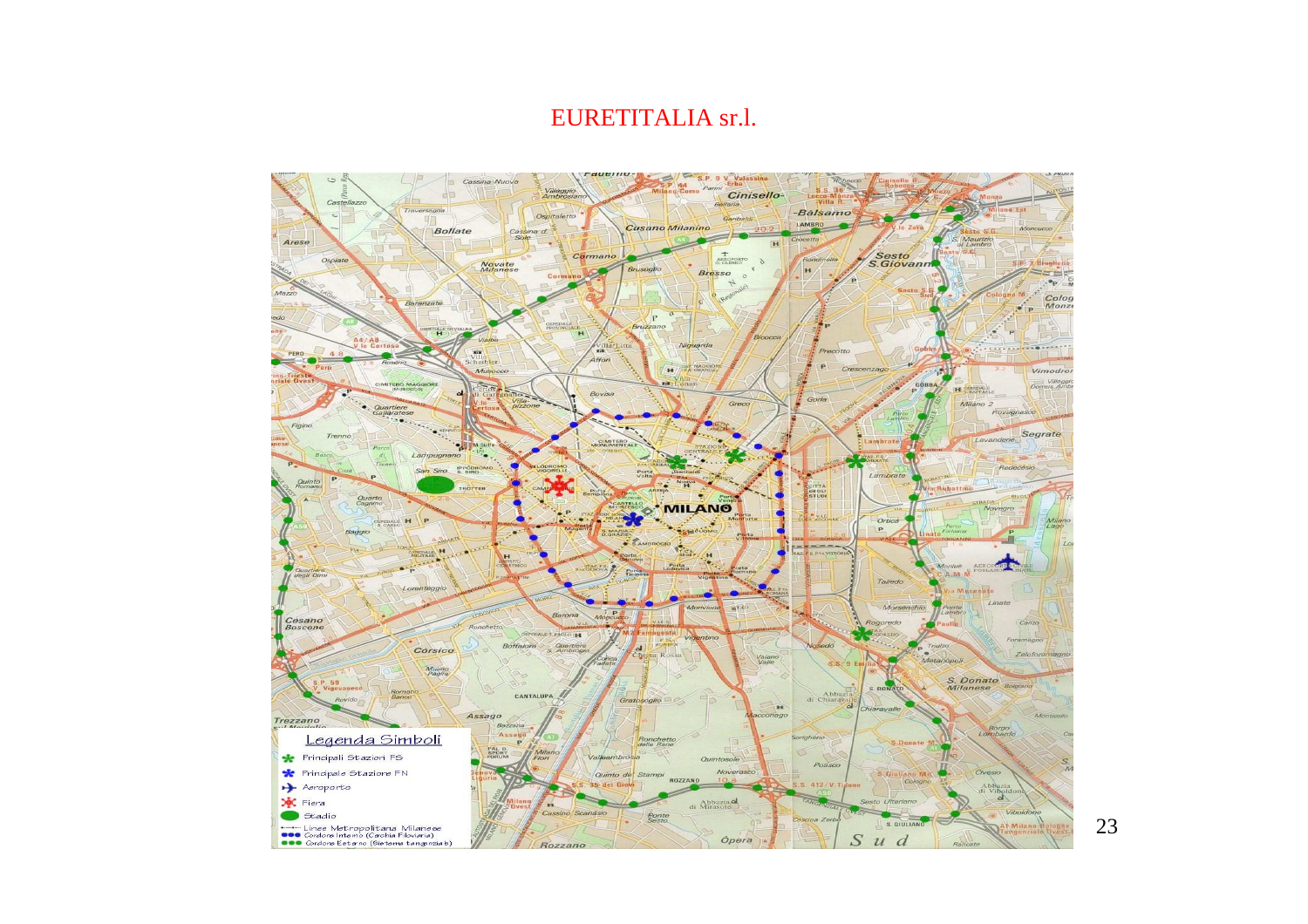In MILAN, the project "Experimental Centre for the Goods Distribution" was recently launched with the support of the Ministry of Industry, the Municipality and the Region.

The natural adoption of environmental friendly vehicles, linked the intervention to the ELCIDIS programe with the adoption of electric vehicles.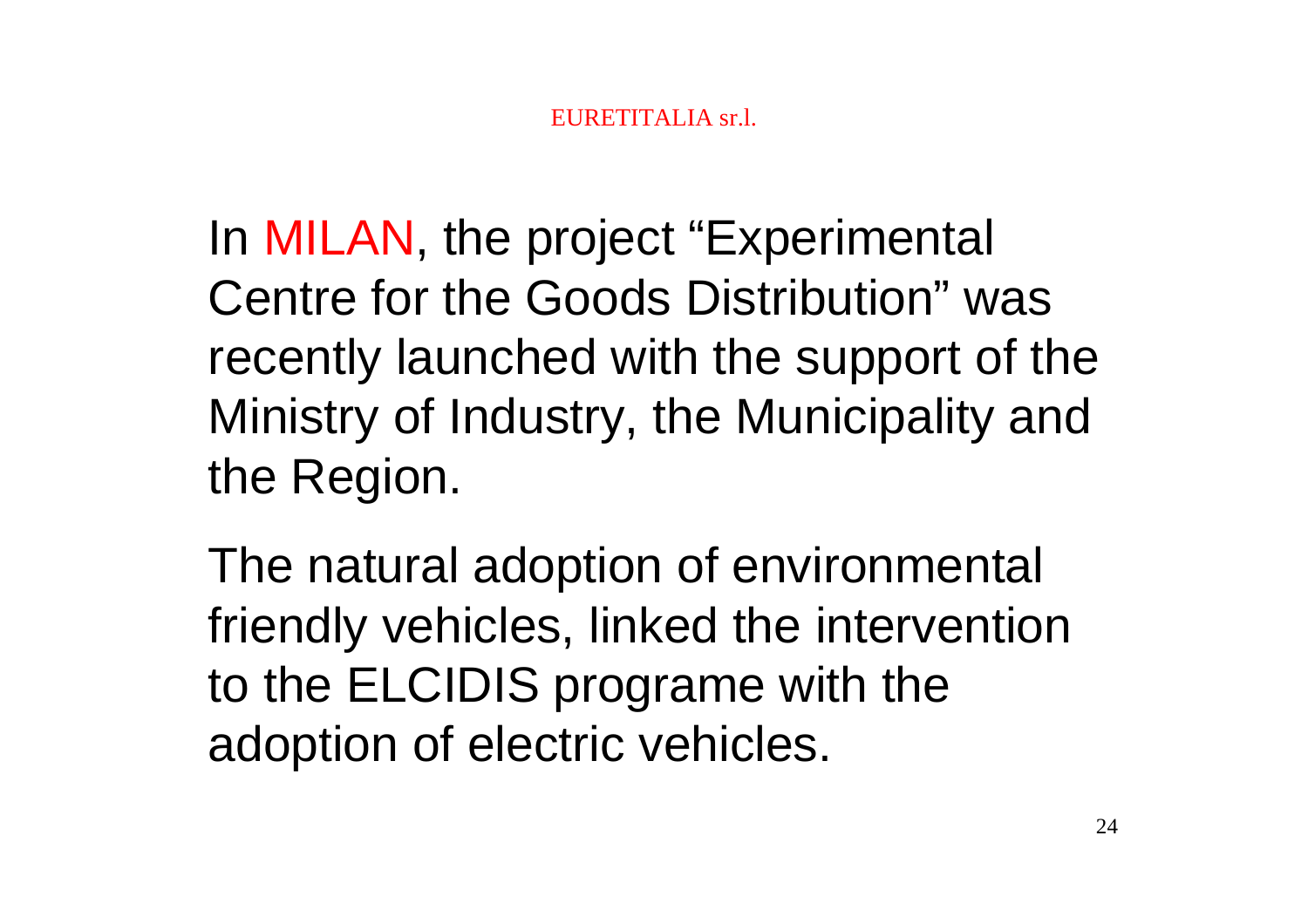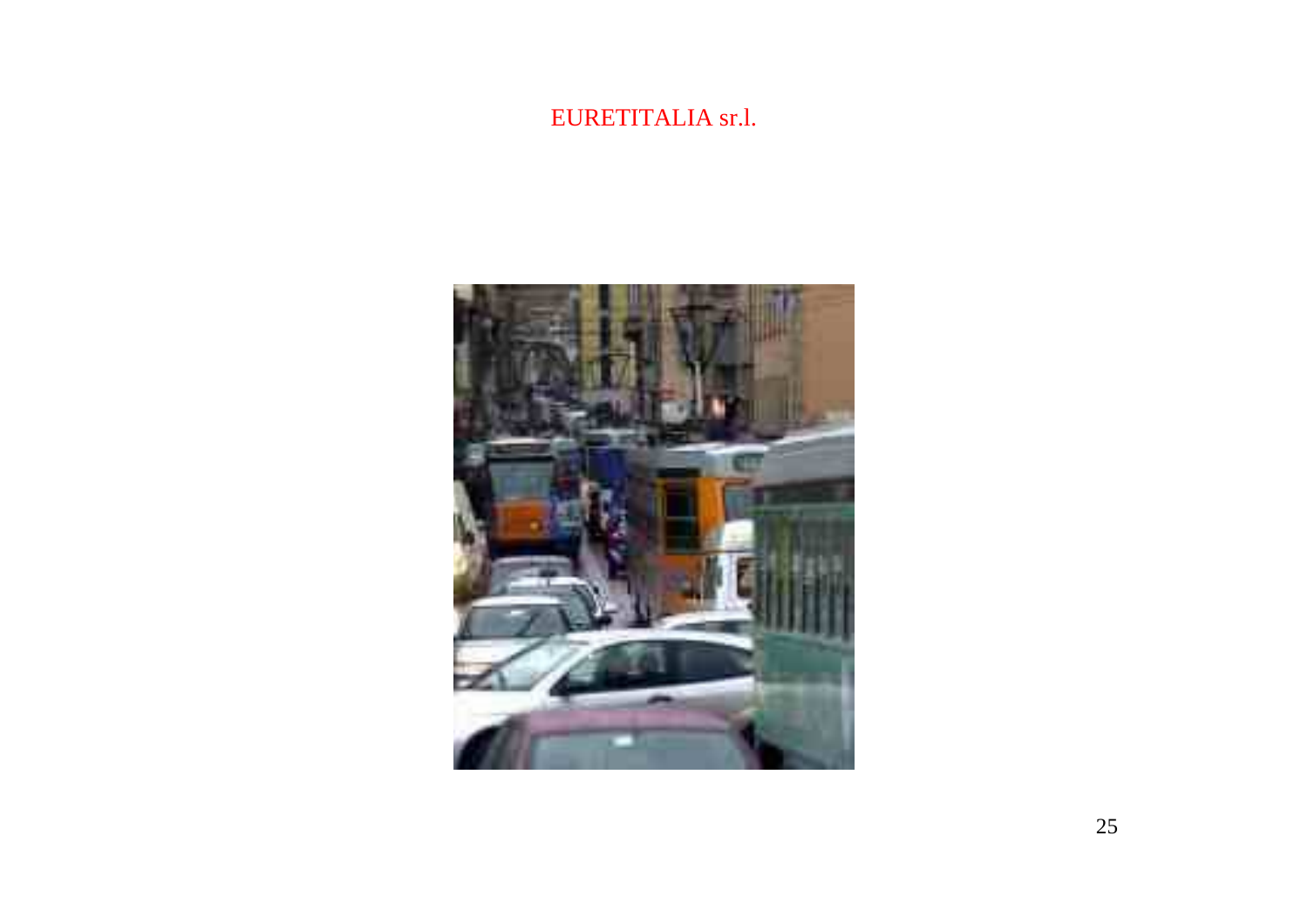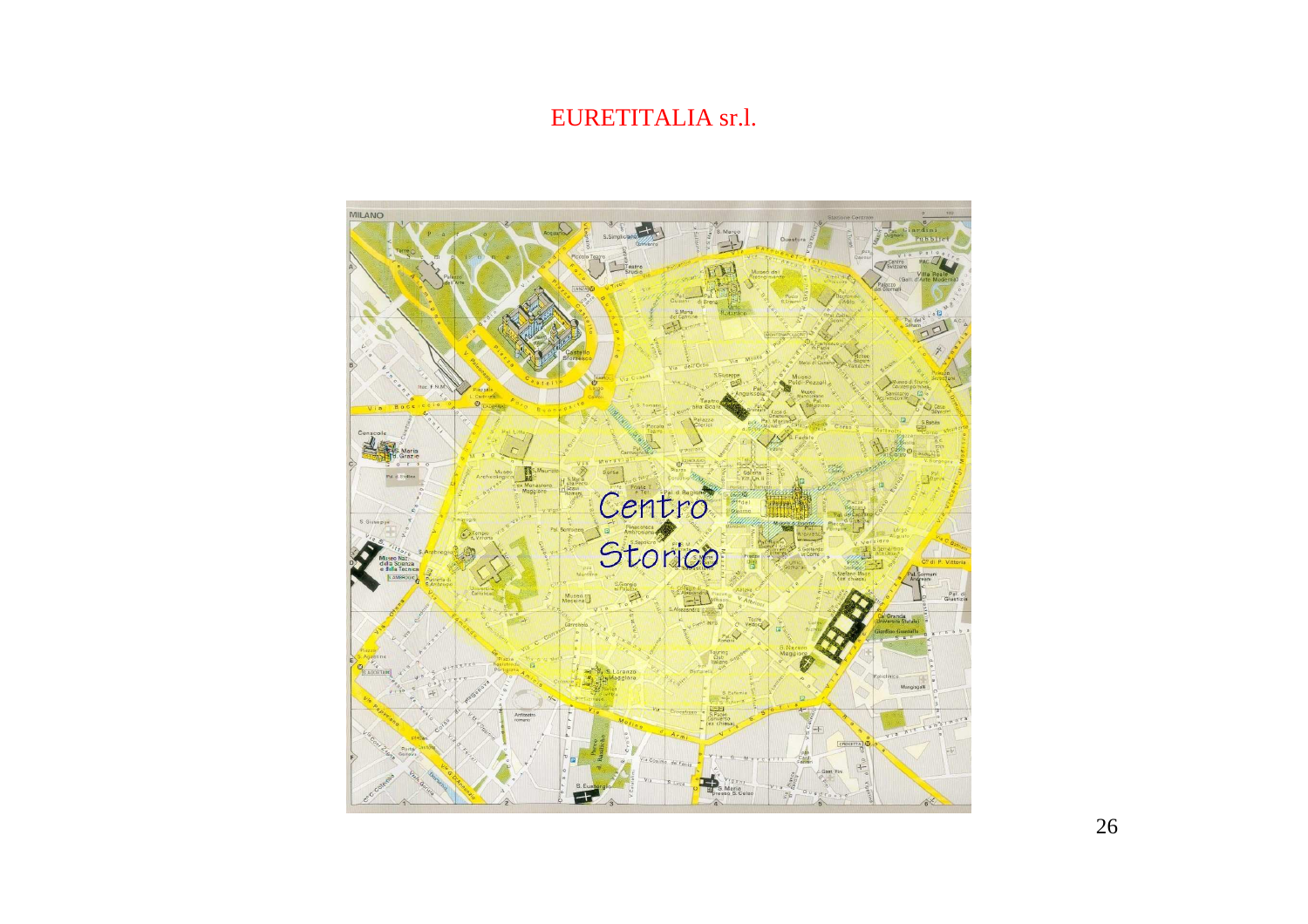# Vicenza historical Center